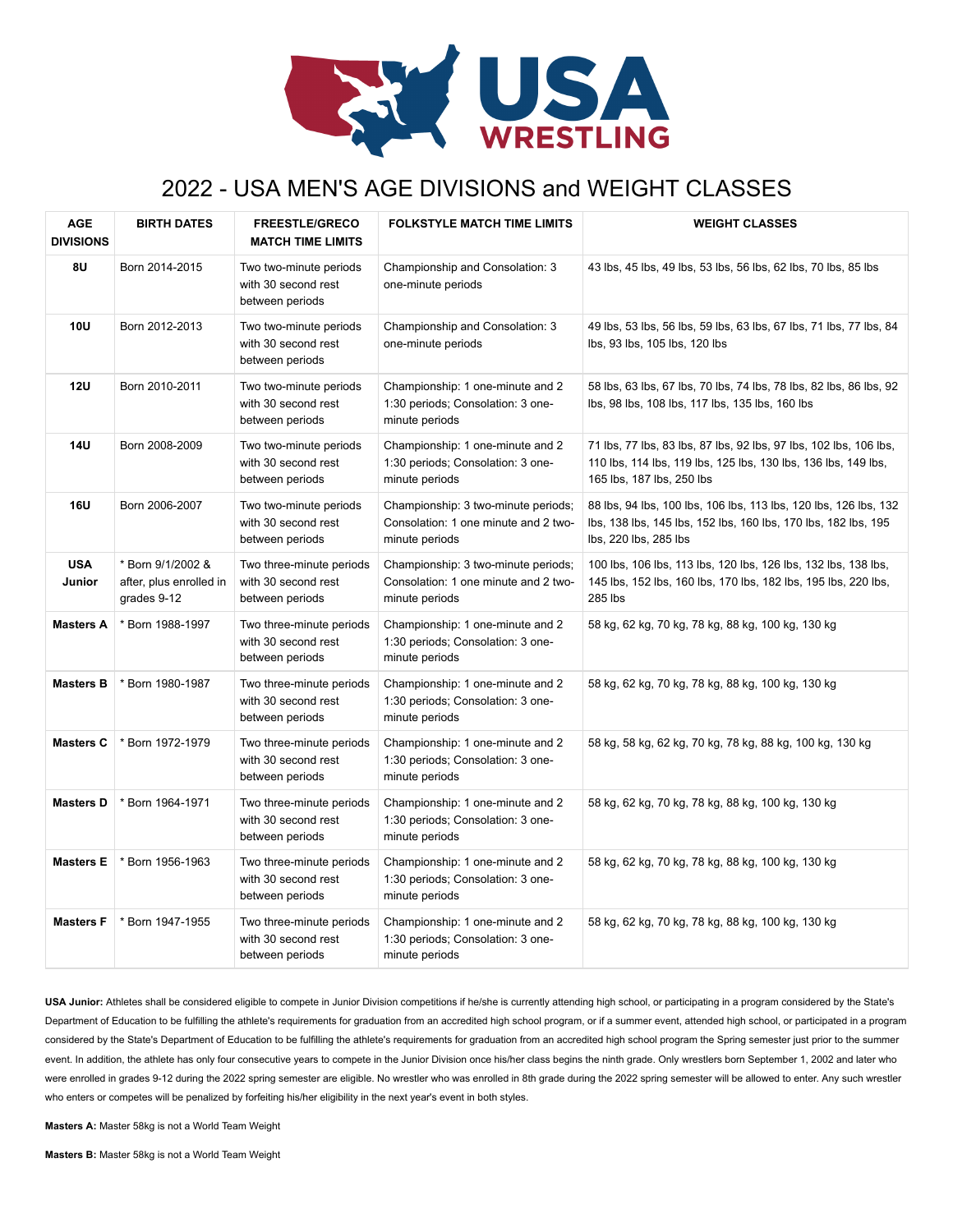**Masters C:** Master 58kg is not a World Team Weight

**Masters D:** Master 58kg is not a World Team Weight

**Masters E:** Master 58kg is not a World Team Weight

**Masters F:** Master 58kg is not a World Team Weight

## 2022 - USA WOMEN'S AGE DIVISIONS and WEIGHT CLASSES

| <b>AGE</b><br><b>DIVISIONS</b> | <b>BIRTH DATES</b>                                           | <b>FREESTLE/GRECO</b><br><b>MATCH TIME LIMITS</b>                  | <b>FOLKSTYLE MATCH TIME LIMITS</b>                                                            | <b>WEIGHT CLASSES</b>                                                                                                              |
|--------------------------------|--------------------------------------------------------------|--------------------------------------------------------------------|-----------------------------------------------------------------------------------------------|------------------------------------------------------------------------------------------------------------------------------------|
| 8U                             | Born 2014-2015                                               | Two two-minute periods<br>with 30 second rest<br>between periods   | Championship and Consolation: 3 one-<br>minute periods                                        | 45 lbs, 50 lbs, 55 lbs, 60 lbs, 70 lbs, 85 lbs                                                                                     |
| 10U                            | Born 2012-2013                                               | Two two-minute periods<br>with 30 second rest<br>between periods   | Championship and Consolation: 3 one-<br>minute periods                                        | 50 lbs, 55 lbs, 60 lbs, 65 lbs, 70 lbs, 75 lbs, 80 lbs, 90<br>lbs, 100 lbs, 110 lbs                                                |
| 12U                            | Born 2010-2011                                               | Two two-minute periods<br>with 30 second rest<br>between periods   | Championship: 1 one-minute and 2 1:30<br>periods; Consolation: 3 one-minute<br>periods        | 65 lbs, 70 lbs, 75 lbs, 80 lbs, 85 lbs, 90 lbs, 95 lbs,<br>100 lbs, 110 lbs, 120 lbs, 130 lbs, 145 lbs                             |
| <b>14U</b>                     | Born 2008-2009                                               | Two two-minute periods<br>with 30 second rest<br>between periods   | Championship: 1 one-minute and 2 1:30<br>periods: Consolation: 3 one-minute<br>periods        | 72 lbs, 79 lbs, 85 lbs, 92 lbs, 97 lbs, 101 lbs, 105 lbs,<br>110 lbs. 119 lbs. 127 lbs. 136 lbs. 145 lbs. 185 lbs                  |
| <b>16U</b>                     | Born 2006-2007                                               | Two two-minute periods<br>with 30 second rest<br>between periods   | Championship: 3 two-minute periods;<br>Consolation: 1 one minute and 2 two-<br>minute periods | 94 lbs, 100 lbs, 106 lbs, 112 lbs, 117 lbs, 122 lbs, 127<br>lbs, 132 lbs, 138 lbs, 144 lbs, 152 lbs, 164 lbs, 180<br>lbs, 200 lbs  |
| <b>USA</b><br><b>Junior</b>    | ** Born 9/1/2002 &<br>after, plus enrolled in<br>grades 9-12 | Two three-minute periods<br>with 30 second rest<br>between periods | Championship: 3 two-minute periods;<br>Consolation: 1 one minute and 2 two-<br>minute periods | 100 lbs, 106 lbs, 112 lbs, 117 lbs, 122 lbs, 127 lbs,<br>132 lbs, 138 lbs, 144 lbs, 152 lbs, 164 lbs, 180 lbs,<br>200 lbs, 225 lbs |

**USA Junior:** Athletes shall be considered eligible to compete in Junior Division competitions if he/she is currently attending high school, or participating in a program considered by the State's Department of Education to be fulfilling the athlete's requirements for graduation from an accredited high school program, or if a summer event, attended high school, or participated in a program considered by the State's Department of Education to be fulfilling the athlete's requirements for graduation from an accredited high school program the Spring semester just prior to the summer event. In addition, the athlete has only four consecutive years to compete in the Junior Division once his/her class begins the ninth grade. Only wrestlers born September 1, 2002 and later who were enrolled in grades 9-12 during the 2022 spring semester are eligible. No wrestler who was enrolled in 8th grade during the 2022 spring semester will be allowed to enter. Any such wrestler who enters or competes will be penalized by forfeiting his/her eligibility in the next year's event in both styles.

**Weights and Divisions Chart:** Effective from September 01, 2021 to August 31, 2022. Additional "+" weights classes can be added as required for U12 and below.



## 2022 - UWW AGE DIVISIONS and WEIGHT CLASSES

| <b>AGE DIVISIONS</b> | <b>BIRTH</b><br><b>DATES</b> | <b>FREESTLE/GRECO MATCH TIME LIMITS</b>    | <b>FOLKSTYLE MATCH</b><br><b>TIME LIMITS</b> | <b>WEIGHT CLASSES</b>                               |
|----------------------|------------------------------|--------------------------------------------|----------------------------------------------|-----------------------------------------------------|
| U <sub>15</sub>      | Born 2007-                   | Two two-minute periods with 30 second rest |                                              | 38 kg, 41 kg, 44 kg, 48 kg, 52 kg, 57 kg, 62 kg, 68 |
| (Male)               | 2009                         | between periods                            |                                              | kg, 75 kg, 85 kg                                    |
| U <sub>15</sub>      | Born 2007-                   | Two two-minute periods with 30 second rest |                                              | 33 kg, 36 kg, 39 kg, 42 kg, 46 kg, 50 kg, 54 kg, 58 |
| (Female)             | 2009                         | between periods                            |                                              | kg, 62 kg, 66 kg                                    |
| U17 (Cadets)         | Born 2005-                   | Two two-minute periods with 30 second rest |                                              | 45 kg, 48 kg, 51 kg, 55 kg, 60 kg, 65 kg, 71 kg, 80 |
| (Male)               | 2007                         | between periods                            |                                              | kg, 92 kg, 110 kg                                   |
| U17 (Cadets)         | Born 2005-                   | Two two-minute periods with 30 second rest |                                              | 40 kg, 43 kg, 46 kg, 49 kg, 53 kg, 57 kg, 61 kg, 65 |
| (Female)             | 2007                         | between periods                            |                                              | kg, 69 kg, 73 kg                                    |